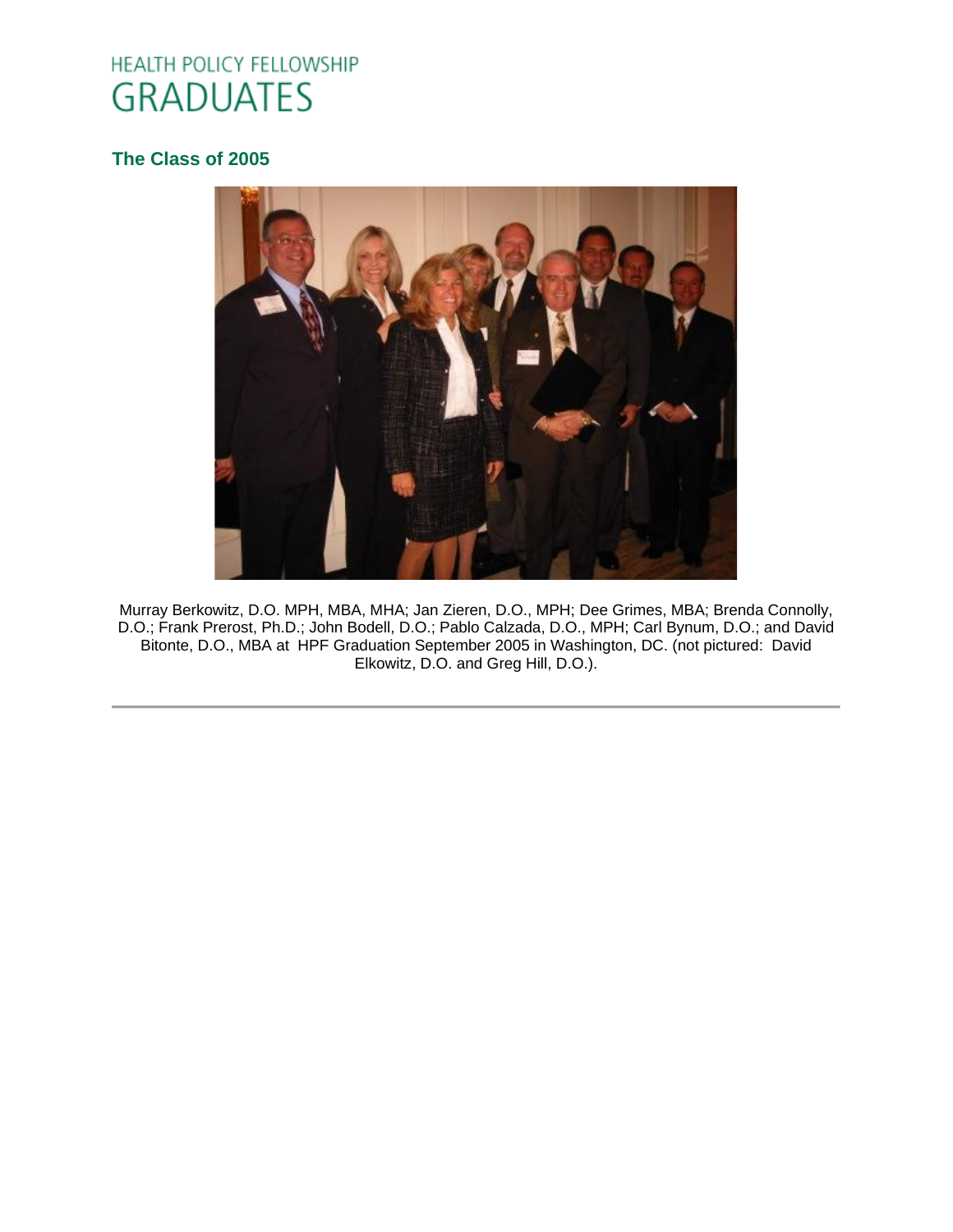

## **Murray R. Berkowitz, DO, MA, MS, MPH Crofton, Maryland**

Dr. Murray R. Berkowitz received his D.O. degree from the College of Osteopathic Medicine and Surgery at what is now the Des Moines University Osteopathic Medical Center. He recently completed the requirements for the Master of Public Health degree at the Johns Hopkins University Bloomberg School of Public Health in Baltimore, Maryland. His graduate medical education was completed at Walter Reed Army Medical Center, Washington, DC, and at the Navy Clinic, United States Naval Academy, Annapolis, Maryland. He is currently board eligible in Neuromusculoskeletal Medicine/Osteopathic Manipulative Medicine and is completing the requirements for board eligibility in General Preventive Medicine/Public Health. Dr. Berkowitz earned Master of Arts and Master of Science degrees from Columbia University, and received his Bachelor of Science degree in engineering at the Polytechnic Institute of Brooklyn. He also did advanced studies and research at the Laboratory of Molecular Biophysics at Oxford University (United Kingdom).

Dr. Berkowitz is a member of the American Osteopathic Association, American Academy of Osteopathy, Maryland Association of Osteopathic Physicians, Association of Military Osteopathic Physicians and Surgeons, American Osteopathic Academy of Medical Informatics, and American Medical Informatics Association. He served as the Secretary-Treasurer of the Maryland Association of Osteopathic Physicians in 2002-2003 and served on AOA House of Delegates in 2002. He currently serves on the Osteopathic Diagnosis and Treatment Education Committee of the AAO and has just been appointed Chair of the Medical Informatics and Information Systems Committee of the AAO. He previously served as Vice President (1992-1993) and President (1993-1994) of the Des Moines Chapter of AMOPS.

Dr. Berkowitz currently works at the State of Maryland Department of Health and Mental Hygiene, Community Health Administration in Baltimore, Maryland and is an Adjunct Professor in the Department of Computer and Information Sciences at Towson University, Maryland. He was previously a Visiting Professor in the Department of Computer and Information Sciences at Towson University, and had a parttime private osteopathic medicine practice in Arlington, Virginia. Prior to that, Dr. Berkowitz served on active military duty as a Medical Corps Officer in the United States Army. He previously served in numerous assignments in the US Army and USAF. Dr. Berkowitz is a disabled veteran, medically separated from the military due to service-connected disabilities. He was a military aviator and parachutist and holds the Master Space Badge and the Office of the Secretary of Defense Identification badge. He has twenty-six military awards and decorations.

Dr. Berkowitz is a published author and speaker with over sixty manuscripts, papers, and presentations. He has actively consulted in the area of Bioinformatics and Medical Informatics, as well as the design of Computer Systems Architectures and Database Systems. He has been a speaker at Osteopathic Conferences and Convocations.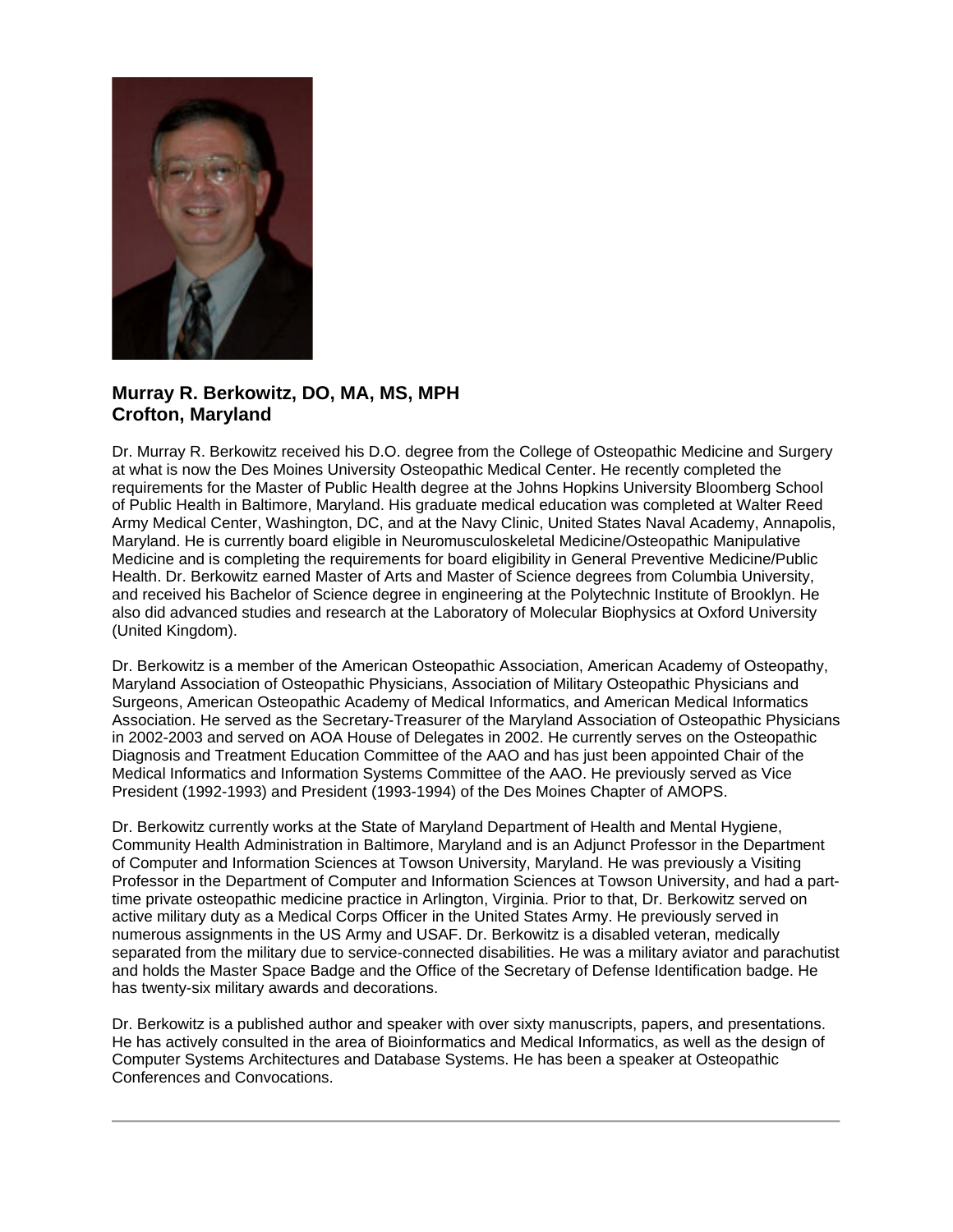

## **David A. Bitonte, DO, MBA Louisville, Ohio**

Dr. Bitonte received his Doctor of Osteopathic Medicine degree from the Philadelphia College of Osteopathic Medicine in 1980. In 1976, he graduated cum laude from the University of Dayton with a Bachelor of Science degree. Dr. Bitonte completed a one year rotating internship at Doctors Hospital, Columbus, Ohio in 1981. He also completed an anesthesiology residency at the University of Pittsburgh and Warren General Hospital, Warren, Ohio, in 1984. In 1987, Dr. Bitonte completed a Pain Therapy Fellowship at the Cleveland Clinic. In 2003 he received a Masters in Business Administration from Youngstown State University, Youngstown, Ohio.

Currently, Dr. Bitonte is President-Elect of the Ohio Osteopathic Association. He is past president of the American Osteopathic College of Anesthesiologists. He is currently delegate to the American Osteopathic Association and the Ohio State Medical Association and past president of the Stark County Medical Society and Eighth District Academy of Osteopathic Medicine. Dr. Bitonte is board certified in anesthesiology. In 1994, he became a Fellow in the American Osteopathic College of Anesthesiologists. He is a member of the American Society of Anesthesiology, the American Academy of Pain Management, the Ohio Pain Initiative, the American Health Quality Association, and the American College of Physician Executives.

Dr. Bitonte is Medical Director with Ohio KePRO, the Medicare quality improvement organization for Ohio serving 1.8 million beneficiaries under contract with the Centers for Medicare and Medicaid Services. Previously, Dr. Bitonte served as Chief of Anesthesiology at Alliance Community Hospital, Alliance, Ohio. He also served on the Alliance Community Hospital Board of Trustees as well as having served as President of the Alliance Community Foundation Board. While at Warren General Hospital, he was a staff anesthesiologist and participated in the education of residents and interns.

Sponsorship of Dr. Bitonte for the Health Policy Fellowship is shared by Ohio KePRO and the Ohio Osteopathic Association.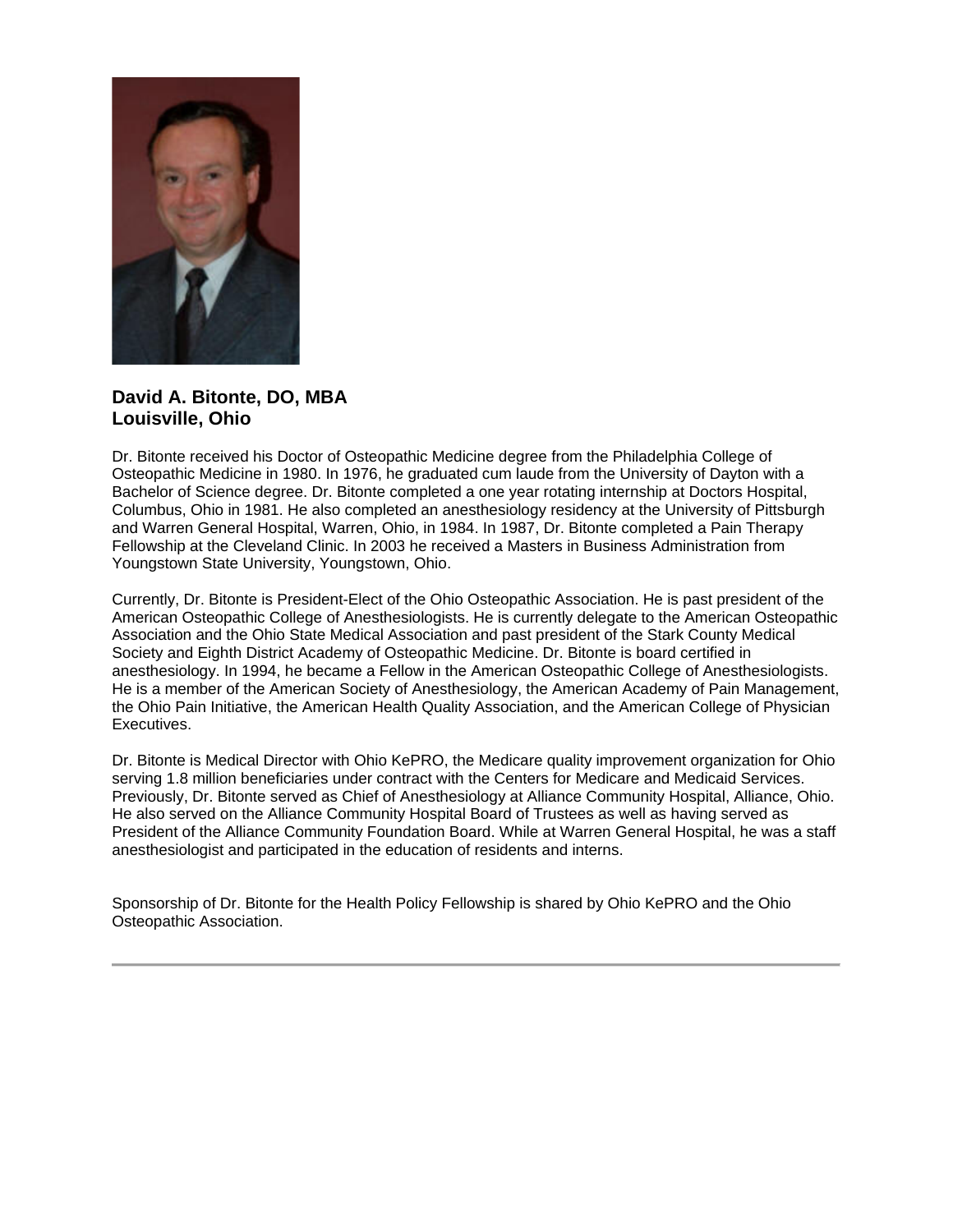

**John E. Bodell, DO Trenton, Michigan**

John E. Bodell, D.O., graduated from the Kirksville College of Osteopathic Medicine in 1971, and is currently the president of the KCOM Michigan Alumni Association. Dr. Bodell completed his residency at Riverside and Detroit Osteopathic Hospitals. Dr. Bodell is board certified in general surgery. He completed a Fellowship in cosmetic surgery in 1992, and is a Fellow in the American Academy of Cosmetic Surgery. He is also a Fellow of the American College of Osteopathic Surgeons.

Dr. Bodell practices as a general surgeon and cosmetic surgeon at Henry Ford Hospital - Wyandotte and Southshore, and is president of the Southshore Ambulatory Center for Surgery in Trenton. Dr. Bodell serves as regional and assistant dean for KCOM. From 1995 until last year, he held the position of vice president of medical affairs at Henry Ford/Riverside Osteopathic Hospital in Trenton, Michigan. He served as Hospice Medical Director for Arbor Hospice for ten years. Dr. Bodell supervises a student/resident free clinic and takes medical students/residents to Haiti on a medical mission each year.

Dr. Bodell is a member of the Great Lakes Academy of Osteopathy, the Wayne County Osteopathic Society (president and chairs), the Michigan Osteopathic Association (Board of Trustees and Secretary), and the American Osteopathic Association (delegate and ad hoc committee). He has served as chair of the department of surgery and as a member the credentials and ethics committee at Riverside and Seaway hospitals. He is on the education committee at Henry Ford/Wyandotte General hospital.

The Michigan Osteopathic Association sponsors Dr. Bodell's participation in the Health Policy Fellowship.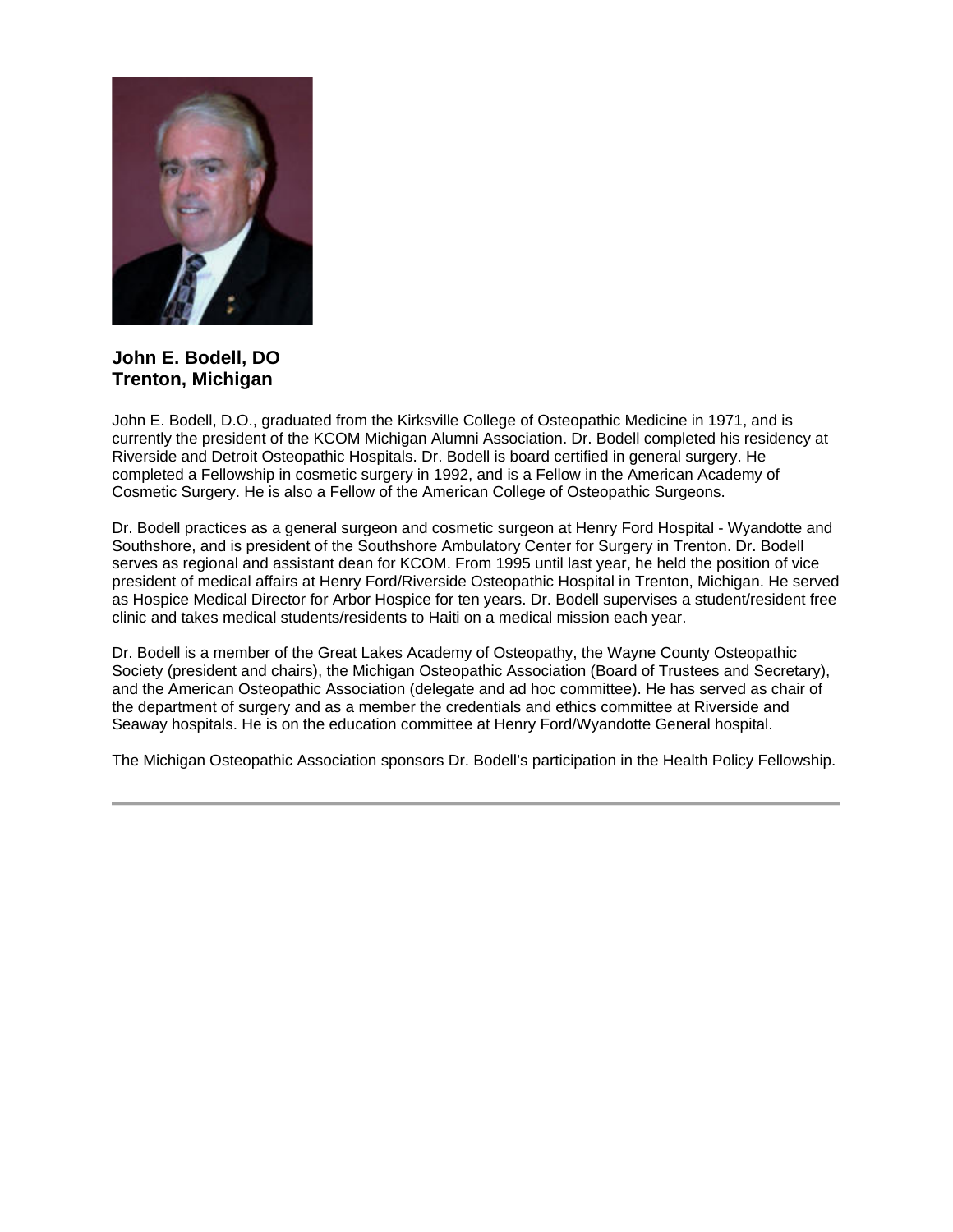

## **Carl G. Bynum, DO, MPH Columbia, Missouri**

Dr. Bynum received his Doctor of Osteopathic Medicine degree from the Kirksville College of Osteopathic Medicine in 1975. He graduated from Central State University in 1971 with a B.S. in Biology and Chemistry. He completed a one-year rotating internship at Oklahoma Osteopathic Hospital (now Tulsa Regional Medical Center) in 1976. Dr. Bynum received a Master of Public Health degree from St. Louis University School of Public Health in 1992. He is board certified in Family Medicine and Occupational/Preventive Medicine by the American Osteopathic Association.

He was in family practice for twenty years with the last seventeen years in Jefferson City, Missouri, before starting the occupational medicine clinic at St. Mary's (Jefferson City) hospital in 1994, serving as the medical director. In 1997 he was hired as the Principal Clinical Coordinator for MissouriPRO, the Missouri Medicare Quality Improvement Organization, in Jefferson City (now in Columbia, Missouri). He became one of two medical directors for this organization in 2001 and still serves in that capacity.

Dr. Bynum is a member of the American Osteopathic Association (AOA), the American College of Osteopathic Family Physicians, the Missouri Society of the American College of Osteopathic Family Physicians, and the Missouri Association of Osteopathic Physicians and Surgeons (MAOPS). He is the immediate past president of MAOPS, and current chair of the Wetzel Foundation and co-chair of the Health Information Technology Committee. Dr. Bynum is a member of the American Osteopathic Academy of Medical Informatics and serves as the member representative to the AOA's Council on Osteopathic Specialty Societies. He is also a board of trustee member of the A.T. Still University of Health Sciences and the Missouri Association of Long-Term Care Physicians. He serves on multiple Missouri public health committees including the Advisory Committee for Communicable Disease Prevention and Bioterrorism Response, the Show Me Health Women, and the Missouri Department of Health Managed Care Advisory Committee. In addition, he has been a member of the Missouri Hospital Association Task Force on Health Care Quality since 1999.

MissouriPRO sponsors Dr. Bynum's participation in the Health Policy Fellowship.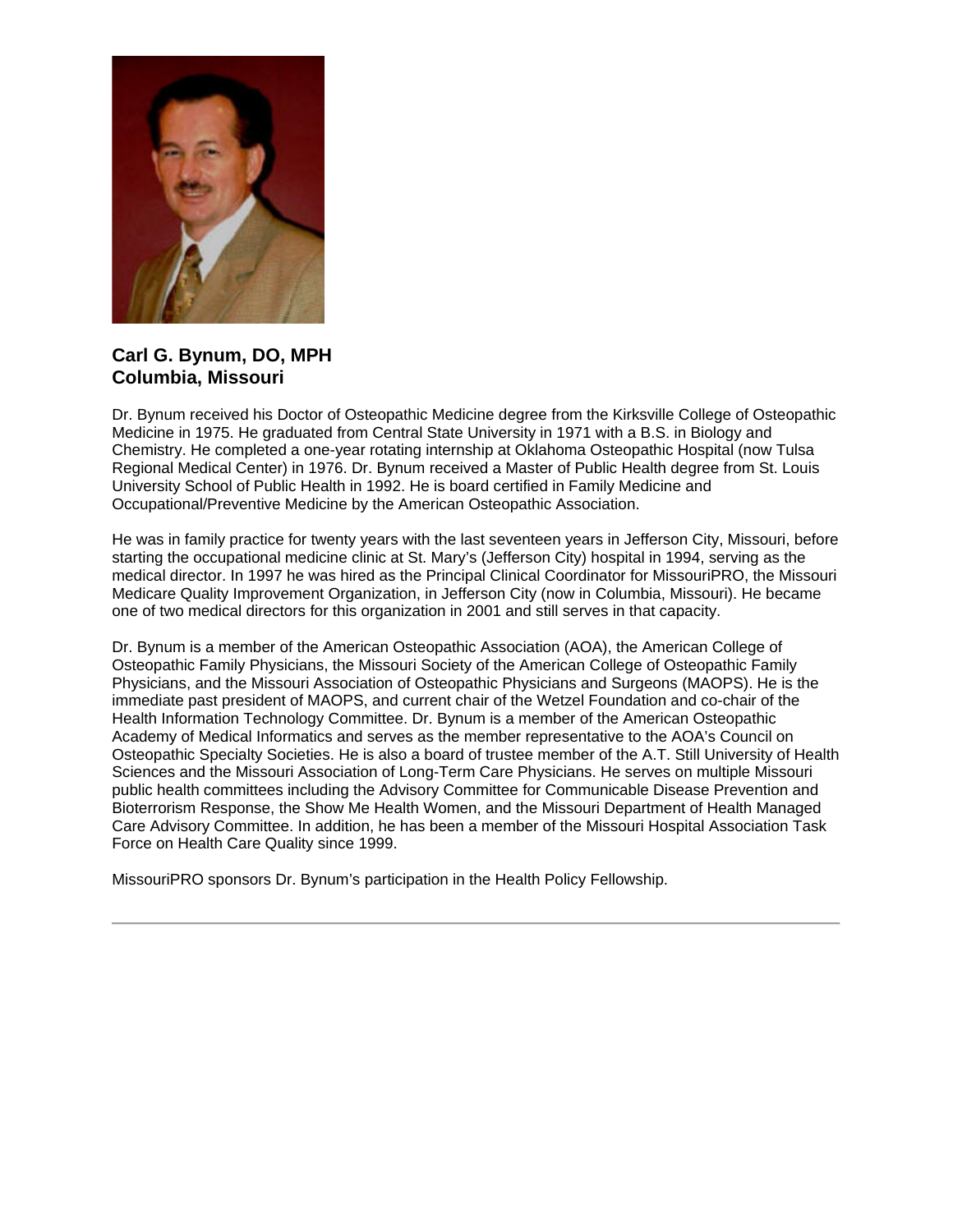

#### **Pablo J. Calzada, DO, MPH North Miami Beach, Florida**

Dr. Calzada earned his Doctor of Osteopathic Medicine degree at NOVA Southeastern University in 1993. He completed his internship in the US Navy at the Naval Hospital, Jacksonville, Florida, where he was voted Intern of the Year. Dr. Calzada completed his residency as a civilian at the St Vincent's Medical Center in Jacksonville, Florida, in 1999. He remains a ready reservist in the Navy, and serves as temporary faculty during active duty. Dr. Calzada earned a Master of Public Health degree at the University of South Florida.

Dr. Calzada worked in private practice while completing his public health degree. In 2001, he became Clinical Assistant Professor at the University of Florida College of Medicine. Recently he has moved to a position in the Department of Family Medicine at NOVA Southeastern University.

Dr. Calzada is a Diplomate in the American Board of Family Practice. He is a member of the American Academy of Family Practice, the American Osteopathic Association, the American Medical Association, the Association of Military Osteopathic Physicians and Surgeons, and the American Public Health Association. Dr. Calzada has published numerous articles relating to ophthalmology.

Dr. Calzada's participation in the Health Policy Fellowship is sponsored by NOVA Southeastern University, Fort Lauderdale, Florida.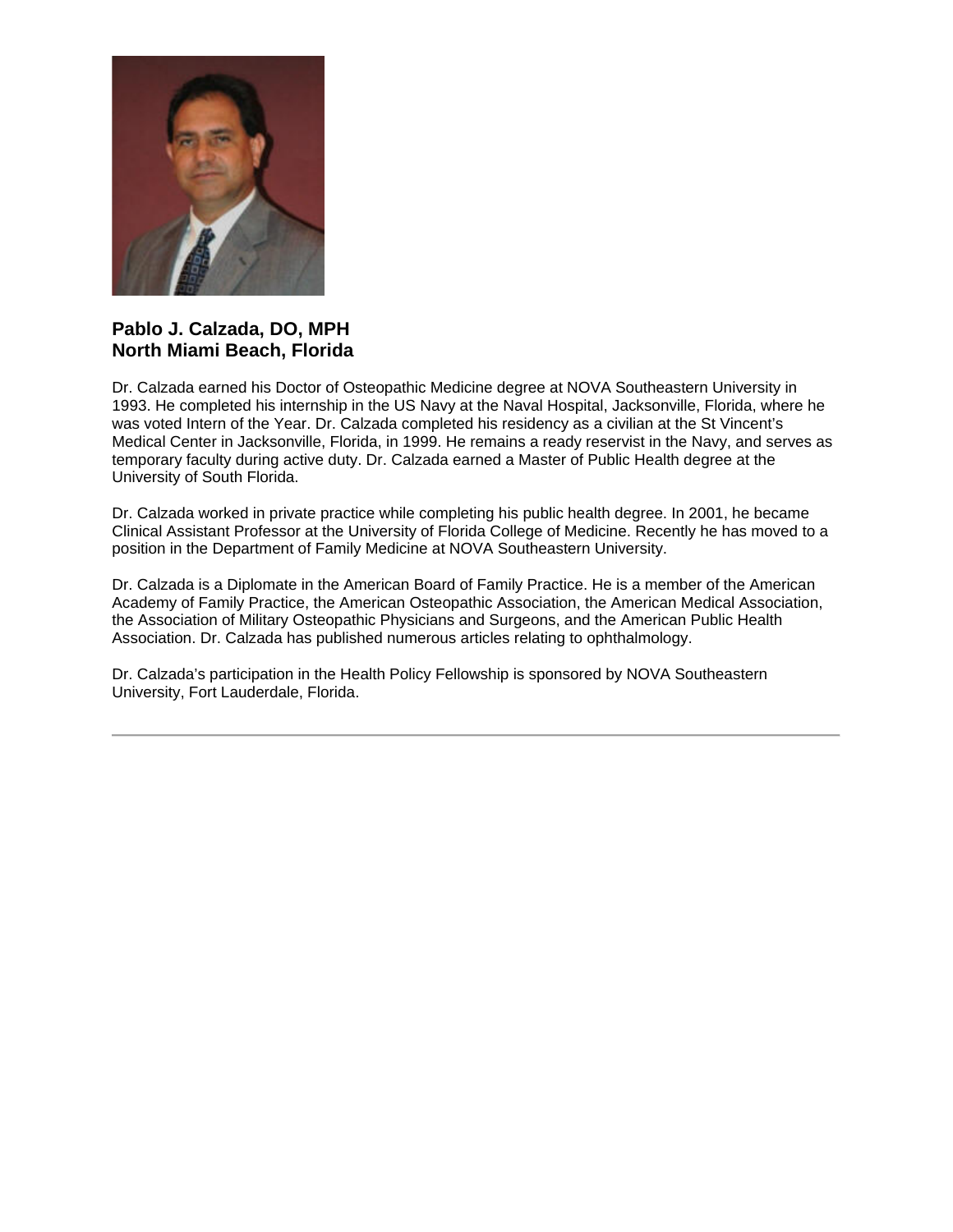

**Brenda J. Connolly, DO Long Beach, New York**

Dr. Connolly earned her Doctor of Osteopathic Medicine degree from the New York College of Osteopathic Medicine in 1998. She completed both her internship and residency at Long Beach Medical Center, Long Beach, New York. Dr. Connolly is board certified by the American College of Osteopathic Family Physicians. Prior to pursuing a medical education, Dr. Connolly earned a Bachelors of Science Degree in Nursing in 1989, and worked as a critical care nurse and nurse manager at Queen Emma Hospital, Honolulu, Hawaii.

Dr. Connolly serves on the Board of Trustees, Association of Osteopathic Directors and Medical Educators; she serves as Master Trainer, American College of Osteopathic Family Physicians; and she is on the Committee on Procedural Excellence and Committee on Special Interests, American College of Osteopathic Family Physicians.

She earned the Intern of the Year award and the Resident of the Year award from the New York College of Osteopathic Medicine and the Long Beach Medical Center, respectively.

Dr. Connolly is currently Director of Medical Education, Chief Academic Officer, Internship Program Director, and Chair of Family Practice at Long Beach Medical Center. The Medical Center sponsors Dr. Connolly's participation in the Health Policy Fellowship.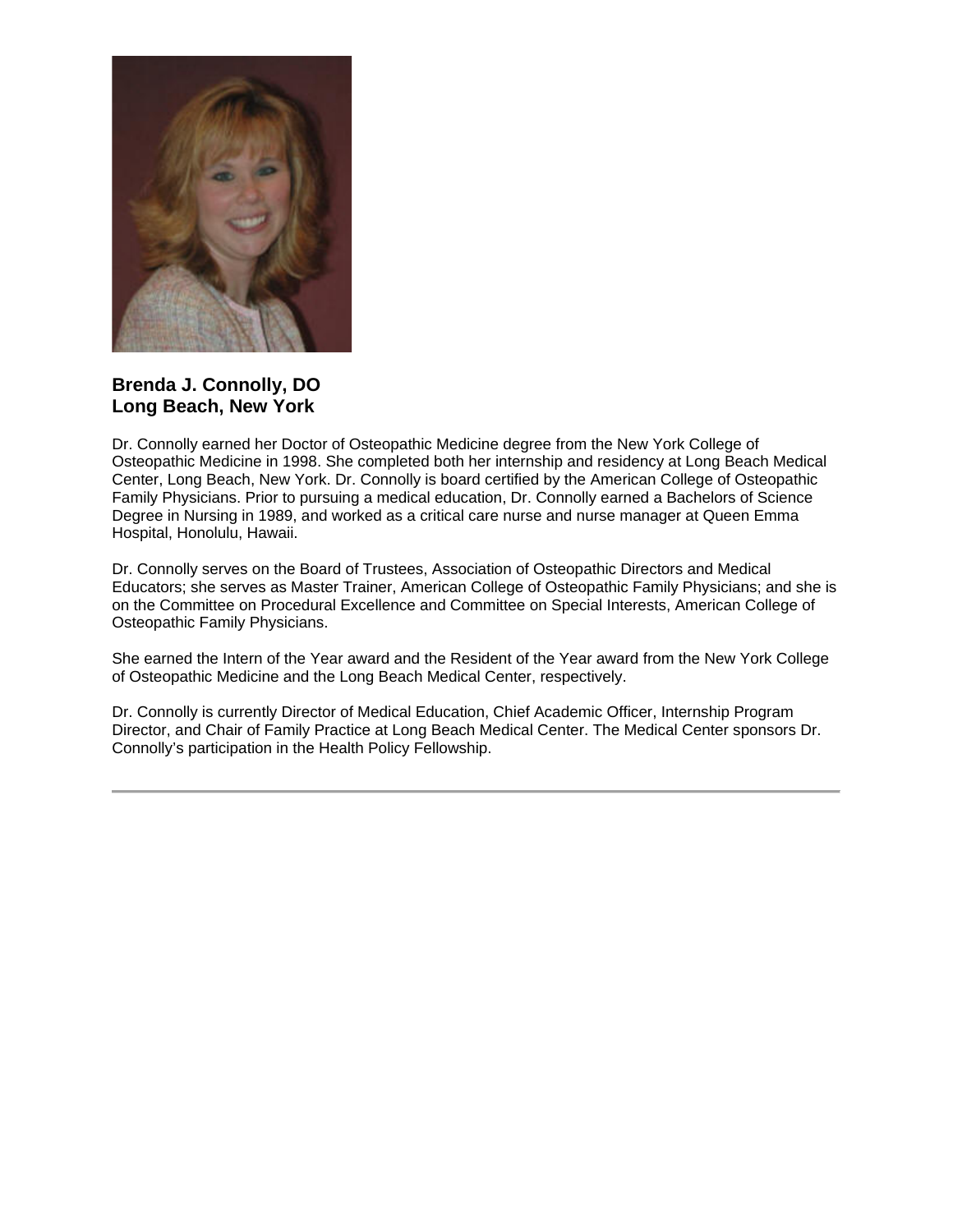

### **David E. Elkowitz, DO Old Westbury, New York**

Dr. Elkowitz received his Doctor of Osteopathic Medicine degree from the New York College of Osteopathic Medicine in 1997. He graduated from Norwich University/ Military College of Vermont in 1989 with a B.A. in political science and a minor in public health studies. He completed a four-year combined residency in anatomic and clinical pathology at North Shore University Hospital, in Manhasset, New York, in 2000. He also served as chief resident during the last two years of his residency. Dr. Elkowitz then went on to complete a surgical pathology fellowship at North Shore University Hospital in 2001.

Dr. Elkowitz was an attending pathologist and director of autopsy service at North Shore University Hospital in Manhasset, New York, where he also served on the graduate medical education committee. Dr. Elkowitz is currently an assistant professor in the department of Biomedical Science at the New York College of Osteopathic Medicine in Old Westbury, New York. He has served on the Dean's council, admissions committee, and curriculum committee. He is a member of the academic senate, serving as president in 2003-2004. Dr. Elkowitz was awarded Mentor of the Year at the New York College of Osteopathic Medicine in 2004 and was a finalist for American Osteopathic Association Educator of the Year in 2004.

Dr. Elkowitz's sponsor for the Health Policy Fellowship is the New York College of Osteopathic Medicine.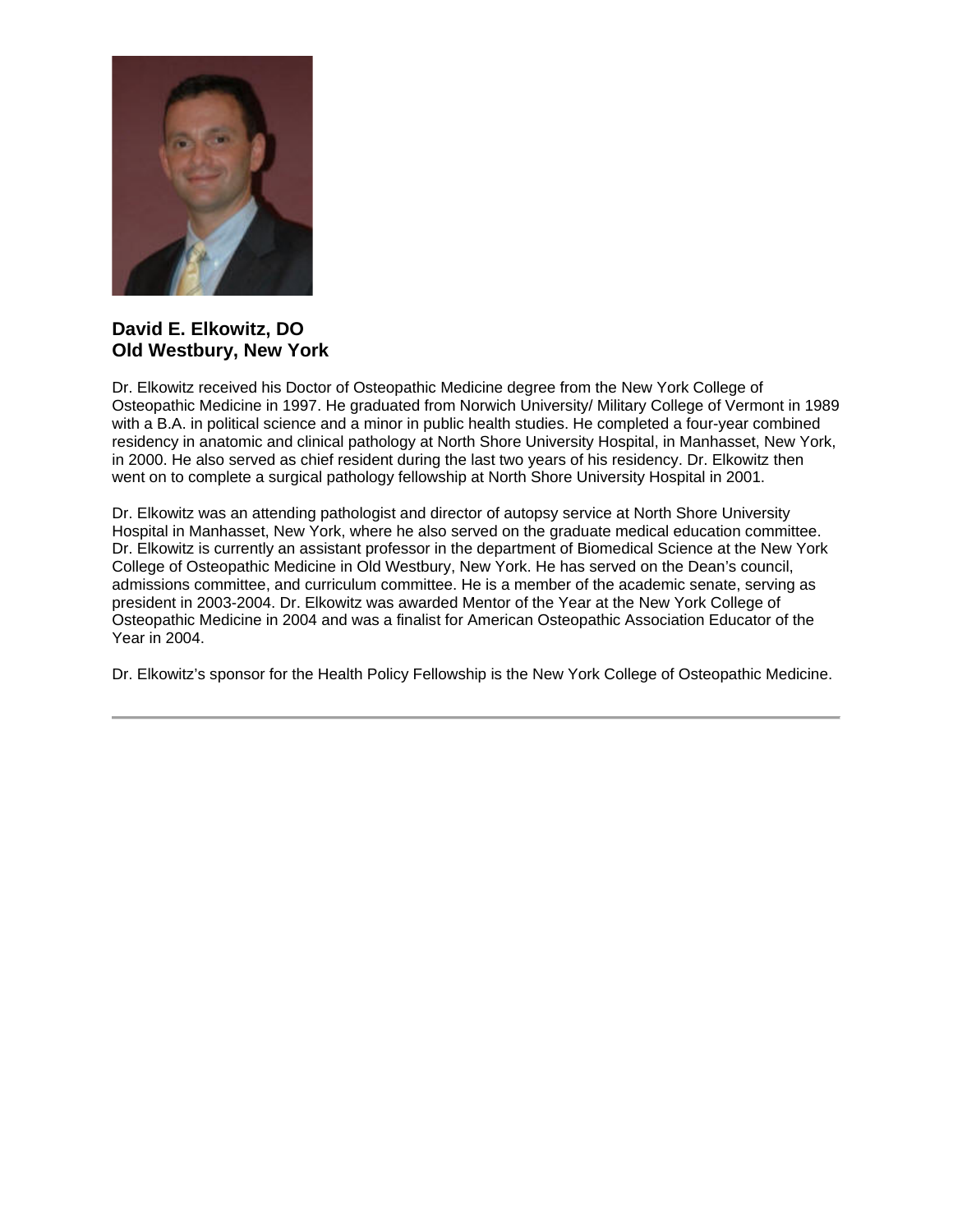

#### **Dee H. Grimes, MBA Colorado Springs, Colorado**

Dee Grimes received her Master of Business Administration degree with a concentration in Technology Management from the University of Colorado at Colorado Springs in 1998.

She currently serves as Executive Director of the Colorado Springs Osteopathic Foundation. The foundation's mission is to provide medical education and medical care to meet community needs. The foundation promotes quality osteopathic medical education for the medical student, intern, resident, fellow, faculty, and practicing physician. The foundation also provides care to underserved geriatric patients by providing functional independence maintenance and life style management counseling. Prior to being appointed executive director, Ms. Grimes served as operations manager for the same foundation.

Appointments include president of the National Association of Osteopathic Foundations, a membership organization of foundations supporting osteopathic medicine; past president of the Community Health Partnership, a collaborative organization of the many healthcare players in the local area focusing on medical issues; and member of the American College of Healthcare Executives. Ms. Grimes serves on numerous committees and task forces supporting innovative approaches to improving medical care on local, state and national levels.

The Colorado Springs Osteopathic Foundation sponsors Ms. Grimes' participation in the Health Policy Fellowship.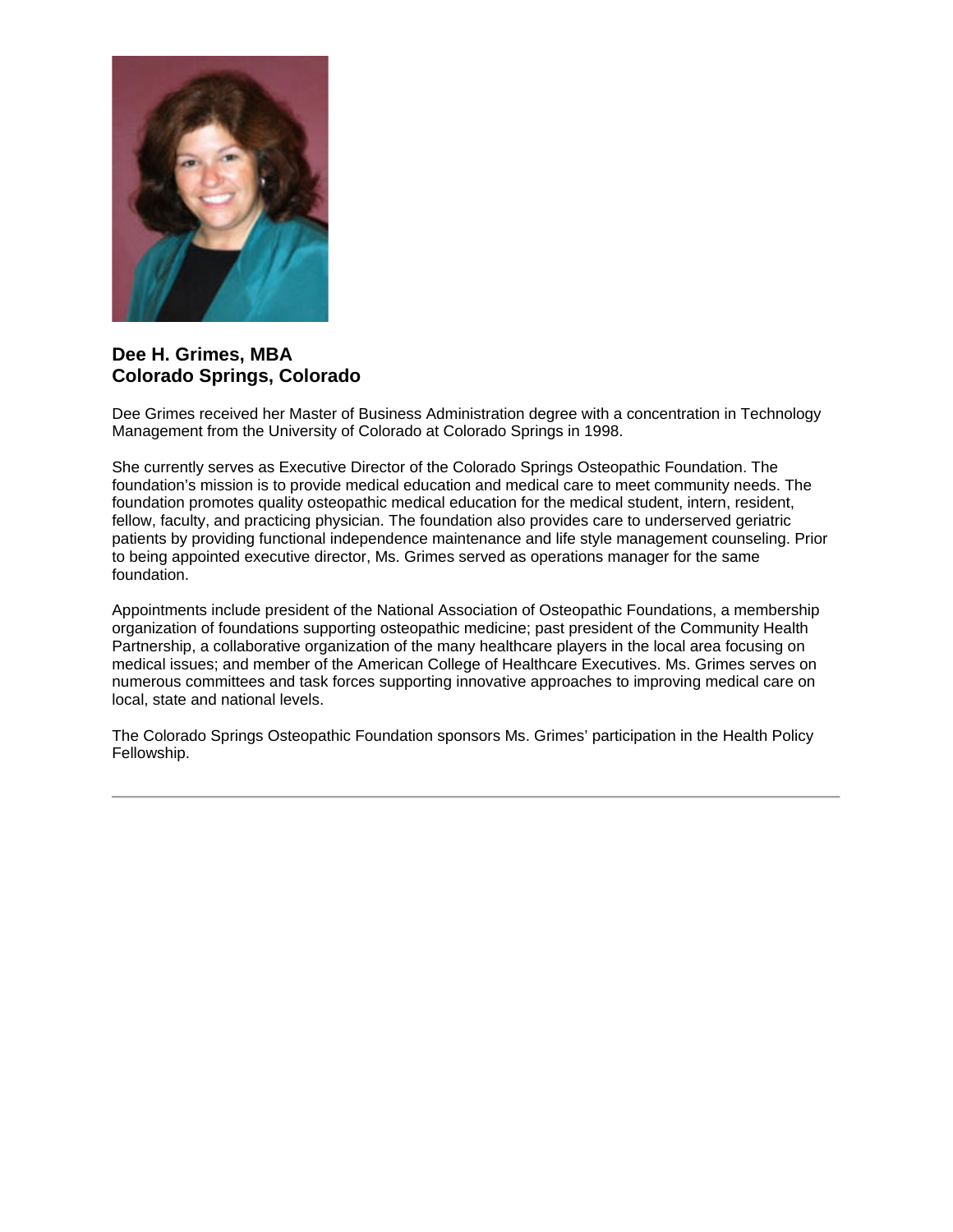

# **Gregory Hill, DO Akron, Ohio**

Gregory Hill, D.O., earned his Doctor of Osteopathic Medicine degree from the Ohio University College of Osteopathic Medicine in 1986. He completed his internship at Cuyahoga Falls General Hospital, Cuyahoga Falls, Ohio, in 1986, followed by a residency in orthopedic surgery at the same hospital from 1987-1991. Dr. Hill completed a fellowship in hand and upper extremity surgery and microsurgical reconstruction at the University of Buffalo, Buffalo, New York, in 1992.

Dr. Hill became board certified in orthopedic surgery by the American Osteopathic Board of Orthopedic Surgery (AOBOS) in 1994, and earned a Certificate of Added Qualifications (CAQ) in hand surgery from AOBOS in 1998. Dr. Hill is currently

program director for the orthopedic surgery residency at Cuyahoga Falls General Hospital, where he also serves on the graduate medical education committee. He is immediate past president of medical staff, Cuyahoga Falls General Hospital. Dr. Hill has served on the Board of Trustees at Cuyahoga Falls General Hospital and has also served as president of the hand section of the American Osteopathic Academy of Orthopedics.

Dr. Hill's awards include Outstanding Orthopedic Surgeon 2003, Department of Orthopedics, Cuyahoga Falls General Hospital, and Outstanding Specialty Physician, Centers for Osteopathic Research and Education (CORE), Ohio University College of Osteopathic Medicine.

Dr. Hill is a member of the American Osteopathic Academy of Orthopedics (AOAO), American Osteopathic Association (AOA), Ohio Osteopathic Association (OOA), American Society of Surgery of the Hand (ASSH), American Military Surgeons of the United States (AMSUS), Ohio Army National Guard (ONGA), American Osteopathic Board of Orthopedic Surgeons (AOBOS), and the National Board of Osteopathic Medical Examiners.

Cuyahoga Falls General Hospital sponsors Dr. Hill's participation in the Health Policy Fellowship.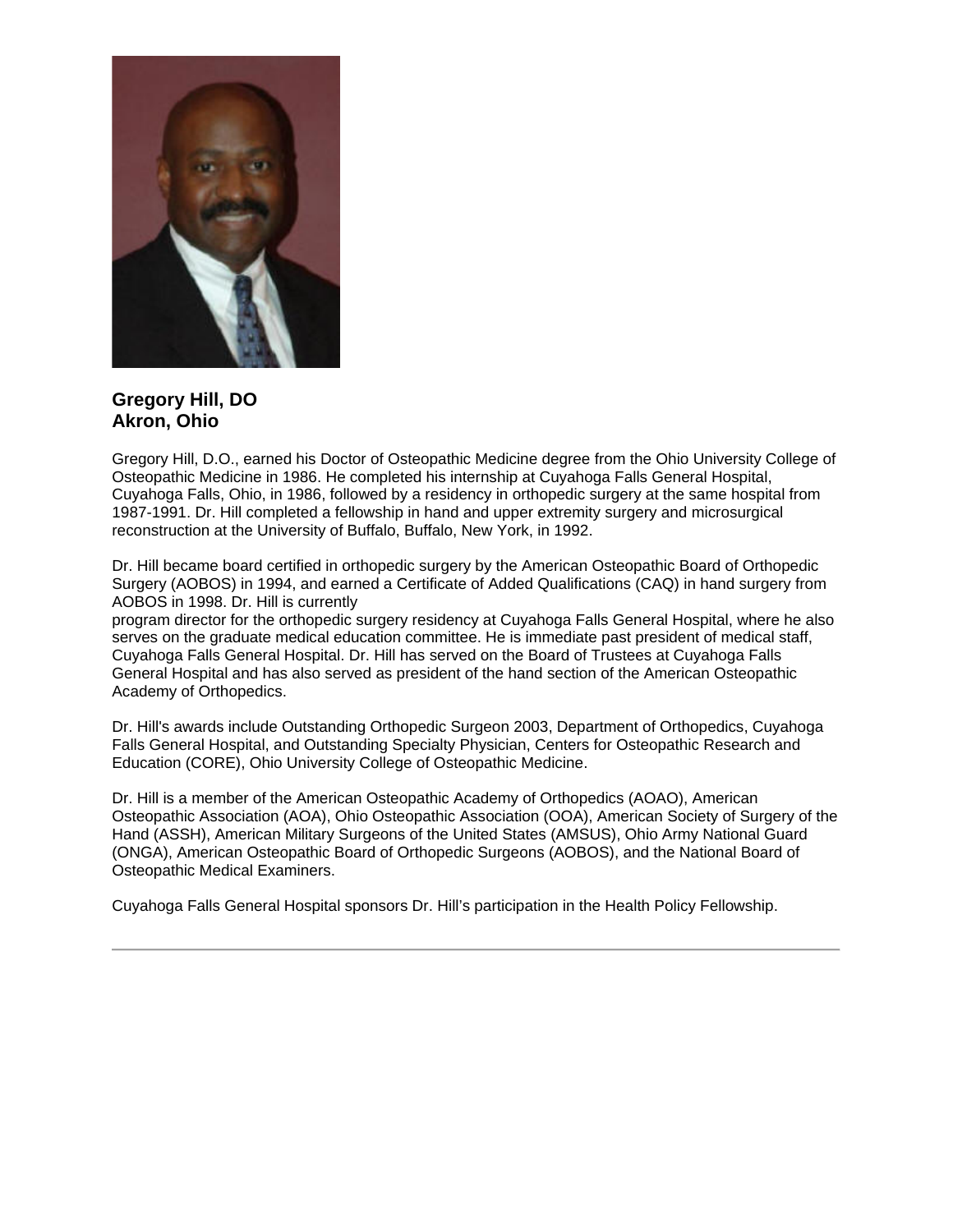

**Frank J. Prerost, Ph.D. Downers Grove, Illinois**

Frank J. Prerost received his Doctor of Philosophy degree in clinical psychology from DePaul University in 1975. He earned his Master of Arts in clinical psychology from DePaul University in 1973. Previously he received his Bachelor of Science degree in behavioral sciences from the University of Illinois in 1970. He completed his internship in clinical child psychology at Children's Memorial Hospital in Chicago. Dr. Prerost is a licensed clinical psychologist in Illinois. He is certified by the National Register of Health Service Providers in Psychology and is a certified bereavement counselor through the American Academy of Bereavement.

Dr. Prerost was elected to two terms as Chair of the Academic Section of the Illinois Psychological Association and served for three years on the Executive Council of that organization. He was the editor of Academically Speaking and consulting editor for the following professional journals: Psychological Reports, Personality and Social Behavior, and Psychology of Women. He is an item writer and item reviewer for the NBOME. In 2003, he received the Littlejohn Award from Midwestern University/Chicago College of Osteopathic Medicine in recognition of his service activities.

Currently, Dr. Prerost is professor and program director of the department of Behavioral Medicine at Midwestern University and adjunct clinical professor in the department of Family Medicine at Midwestern University/Chicago College of Osteopathic Medicine. He is also professor of physician assistant studies at Midwestern University. In addition, Dr. Prerost is the director of the Midwestern Geriatric Education Center, which is one of thirty-one federally funded geriatric centers in the United States and which has a mandate to provide continuing education to health care professionals in Illinois. Dr. Prerost also serves as program director for the Doctor of Clinical Psychology Program at Midwestern University. Before coming to Midwestern University, he was a professor of psychology and gerontology at Western Illinois University and served as director of Interdisciplinary Studies.

His participation in the Health Policy Fellowship is sponsored by Midwestern University/CCOM.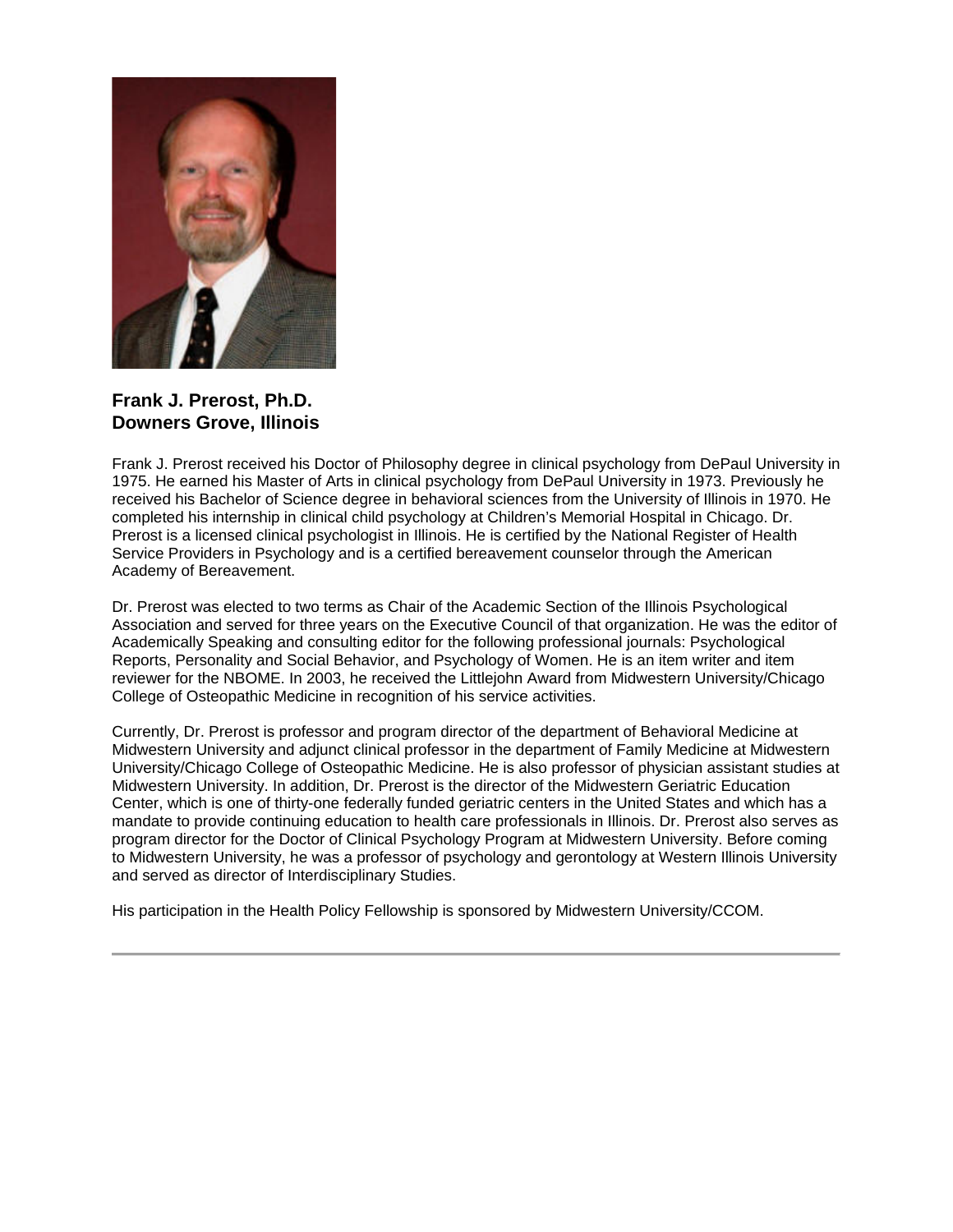

**Jan D. Zieren, DO, MPH Phoenix, Arizona**

Dr. Zieren received her Doctor of Osteopathy degree from the Oklahoma State College of Osteopathic Medicine in 1980. After completing a rotating internship program at Phoenix General Hospital in Phoenix, Arizona, she worked one year as an Emergency Medicine physician at the hospital before pursuing her career in family medicine. She was certified by the Osteopathic Board of Family Practice in 1988 and received her Fellow award in 1993. She had acquired her Bachelor of Science Degree from Indiana State University in 1972 and her Masters of Public Health in Health Administration from the University of Oklahoma -Health Science Center in 1973.

Involvement in hospital committees at Phoenix General Hospital led to serving as the Chief of Staff in 1987. She also became a member of the Arizona Osteopathic Medical Association (AOMA) and the American College of Osteopathic Family Physicians (ACOFP). Committee work for these organizations and the Arizona ACOFP over several years has earned her a position as board member for all three groups. Dr. Zieren has attended the American Osteopathic Association (AOA) House of Delegates for many years representing Arizona. She has chaired the Department of Family Medicine at Phoenix General Hospital and is presently chairman of the department at John C. Lincoln – North Mountain Hospital in Phoenix. She was appointed a term as a member of the Arizona Board of Osteopathic Examiners in Medicine & Surgery (1992 – 1996). She has continually served as either a physician board member or medical director for nursing homes, home care agencies, and foster group homes, and currently is the physician member of the Home Health Advisory Board for Nightingale Nurses, Inc. in Phoenix, Arizona.

Dr. Zieren has practiced family medicine in Phoenix her entire career, the last half with another osteopathic family physician in north central Phoenix. Medical students rotate with her almost every month, usually from Midwestern University - Arizona College of Osteopathic Medicine.

The AOMA co-sponsors Dr. Zieren for her participation as a member of the eleventh class of the Health Policy Fellowship.